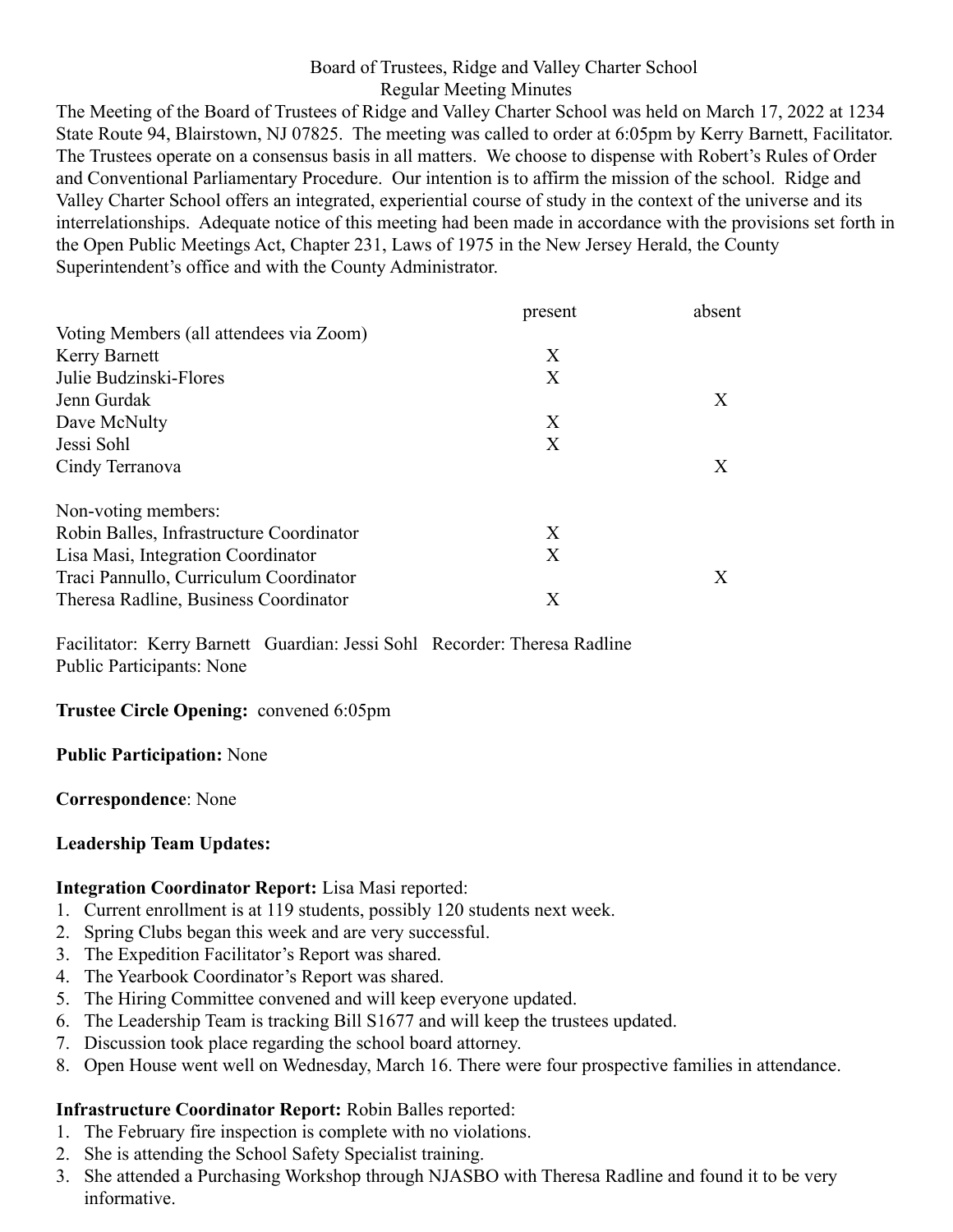- 4. Seed starting is taking place across teams.
- 5. She visited Wild Ridge Plants in Alpha. She toured the land and discussed their journey. There are a lot of parallels between us and the nursery and gave her ideas for things we can implement in the future.

## **Curriculum Coordinator Report:** None

# **Business Coordinator Report:** Theresa Radline reported:

- Approval of January 27, 2022 and February 3, 2022 minutes with corrections. Approved unanimously.
- **Resolution 03.17.22a** To approve to pay bills for the dates of January 20, 2022 thru February 17, 2022 in the amount of \$224,154.55 which includes payroll and February 18, 2022 thru March 17, 2022 in the amount of \$214,602.07 which includes payroll. Approved unanimously.
- **● Resolution 03.17.22.b** To approve the Board Secretary and Treasurers' Reports for January & February 2022 and to certify that no major account or fund has been over expended and to confirm that sufficient funds are available to meet the school's financial obligations for the remainder of the year. Approved unanimously.
- **● Resolution 03.17.22.c** To approve budget transfers from February 1, 2022 thru February 28, 2022 as well as March 1, 2022 thru March 31, 2022 as attached. Approved unanimously.
- **Resolution 03.17.22.d** To approve the 2020-2021 audit and CAFR report to acknowledge that there were no findings and therefore no corrective action plan is needed. Approved unanimously.
- **Resolution 03.17.22.e** To approve the 2022-2023 RVCS budget for submission to the State: General Fund: \$2,799,333; Special Revenue Fund: \$52,253; Total Budget: \$2,851,586; This budget includes a maximum of \$1,000 to be reimbursed for Board of Trustees/employee travel expenses. The Board of Trustees of Ridge and Valley Charter School approves a total revised budget for the 2022-2023 school year for a total of \$2,851,586. Approved unanimously.
- **● Resolution 03.17.22.f** To approve applying for the New Jersey Schools Insurance Group Safety Grant for the 2022-2023 school year in the amount of \$2,000.00. Approved unanimously.

## **Committee Reports:**

**Communication**: Dave McNulty discussed the marketing campaign.

**Diversity, Equity, and Inclusion**: Dave McNulty shared that the committee drafted a letter that was sent to the trustees and Leadership Team and they will schedule a follow up meeting.

**Facilities:** Robin Balles shared that the Galaxy West HVAC unit was replaced and was under warranty. The Sustainable Jersey for Schools Program extended membership through 2023.

**Finance**: Kerry Barnett shared that the committee finalized next school year's budget.

Landcare: Robin Balles shared that the committee is starting seeds and planning a plant sale in the spring. She is getting ready for Community Service Day and hoping for a good turnout. The committee continues to work on the balance between allurement and play and the impact on the land while mutually enhancing all relationships.

**Parent:** Jessi Sohl shared that meals were prepared for guides during Student-Led Conferences. The Leadership Team thanked the committee stating they felt loved and cared for.

## **Policy:**

1st Reading of Policies/Regulations:

- 5141.10-Face Coverings Policy
- 5141.10- Face Coverings Regulation